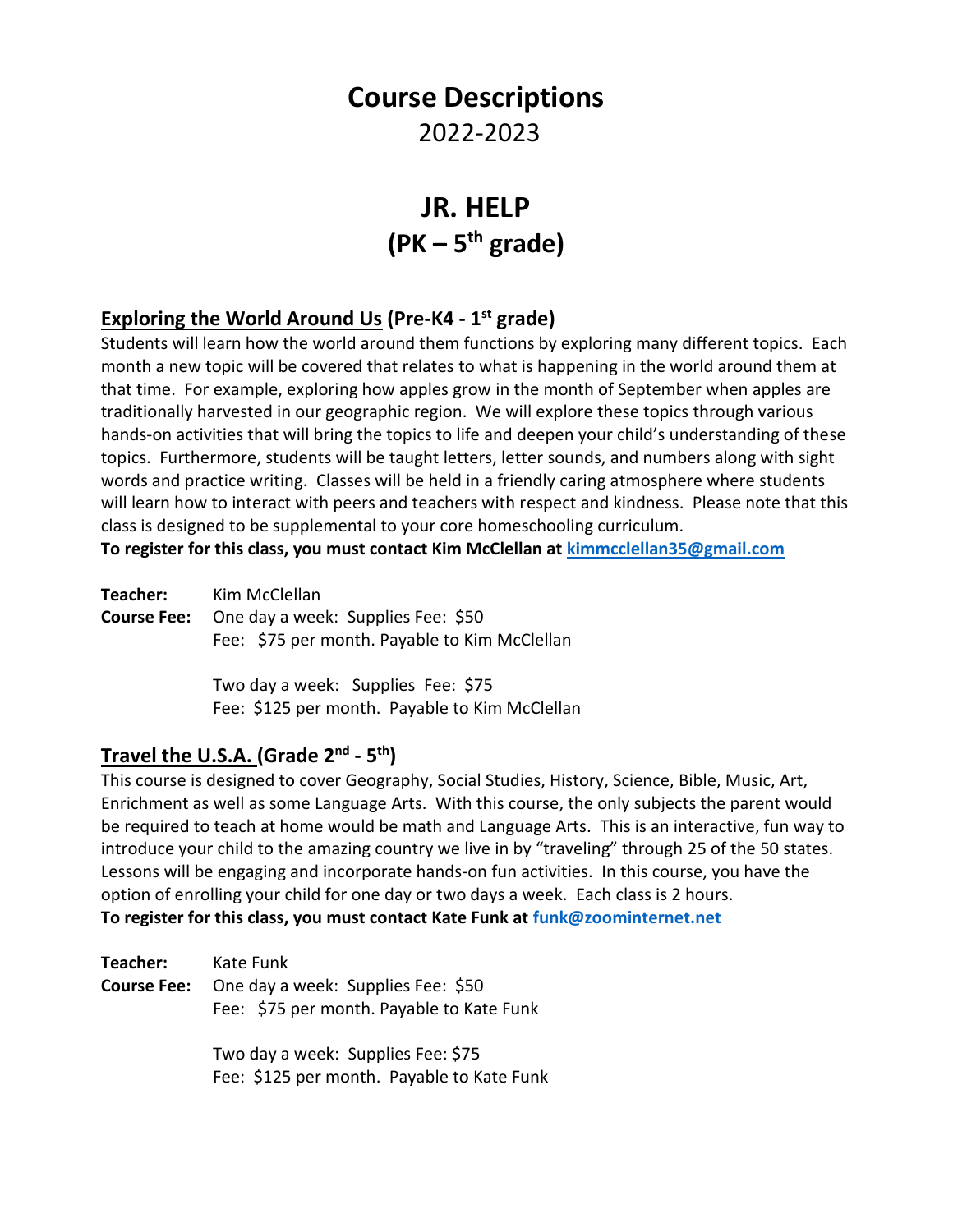# **HELP (6th – 12th grade)**

# **MATH**

# **Prep for Math (6th - 8 th)**

For HELP students to be fully prepared for high school level Math and Science, many basic math concepts and skills need to be reviewed and revisited. This "Prep for Math" class is designed for middle school students as a tutoring math class to help each individual make steady progress in his/her math career. Assessment tests will be given in the beginning of the school year to learn about every student's current math language and skills proficiency level. Then each student will be provided by a "customized" learning/drilling set of work each week to help them mend any missing building blocks in Math. Common topics will include multiplication facts; long multiplications; long divisions; mixed operations; decimals; fractions; order of operations; power operations; statistics; math word problems; exponent rules and properties etc.. Families could use this class as your "Math class of the year". However, I would highly recommend parents/students to continue working with your own math curriculum at home at the same time as math is a subject that needs everyday learning and practices. In addition to your regular math, curriculum this class could be a supplement to help your students get to love math and be stronger in it.

**Tutor:** Dr. Connie Lee **Course Fee:** \$350.00

### **Algebra I (9th - 12th)**

Topics covered in this fully comprehensive Algebra 1 course include adding, subtracting, multiplying and dividing with powers and roots, scientific notation, solving linear equations and inequalities in one variable, rate, work and mixture word problems, simplifying and factoring polynomials, rational expressions, adding, subtracting, solving quadratic equations by factoring, completing the square, and using the quadratic formula, graphing linear equations, slope, graphing higher-degree equations, solving systems of two linear equations in two variables graphically and algebraically, solving inequalities in one variable, graphing two-variable inequalities, functions, absolute value equations, mean, median, mode, range, stem and leaf plots, box and whisker plots, histograms, probability including tree diagrams, and using a graphing calculator.

**Tutor:** Dr. Connie Lee **Course Fee:** \$350.00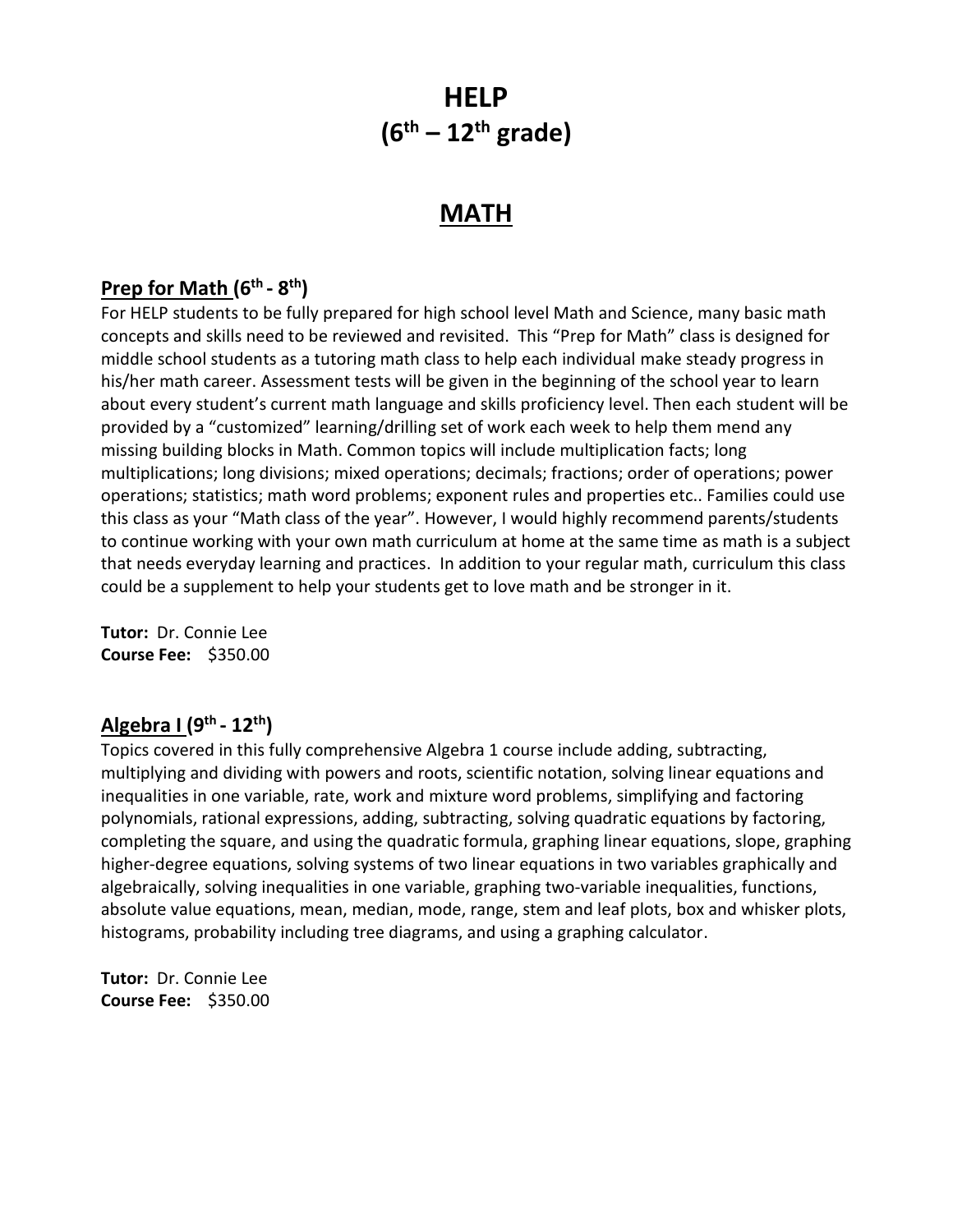### **Algebra II (9 th -12th)**

Algebra 2 is a continuation of Algebra 1. Students will learn to solve radical and second degree equations using several variables. They will work with imaginary and complex numbers, inequalities, and systems of equations. Students will keep their Algebra 1 and Geometry skills sharp with quizzes and daily assignments.

**Tutor:** Tami Caraway **Curriculum:** Teaching Textbooks **Course Fee:** \$350.00

#### **Pre-Calculus (10th - 12th**)

Prepare your students for college-level math in this course. Lessons cover exponential and logarithmic functions, matrices and determinants, statistics and probability, trigonometry, analytic geometry, and more through easy-to-understand lessons. *This course requires a TI-83 Plus Calculator (by Texas Instruments)*

**Tutor:** Tami Caraway **Curriculum:** Teaching Textbooks **Course Fee:** \$350.00

# **SCIENCE**

#### **Intro to Chemistry and Physics (6<sup>th</sup> - 8<sup>th</sup>)**

This class will introduce students to the fascinating world of chemistry and physics! It will begin by exploring the basic building blocks of creation, atoms, and molecules, and then journey through simple chemicals, the laws of motion, and energy in its many forms, before discovering the concepts of electricity and magnetism. Along the way students will make their own bouncy ball, formulate a smoke bomb, build a solar oven and much more!

**Tutor:** Michelle Groves **Curriculum:** Apologia **Course Fee:** \$ 350.00 plus \$50.00 Lab Fee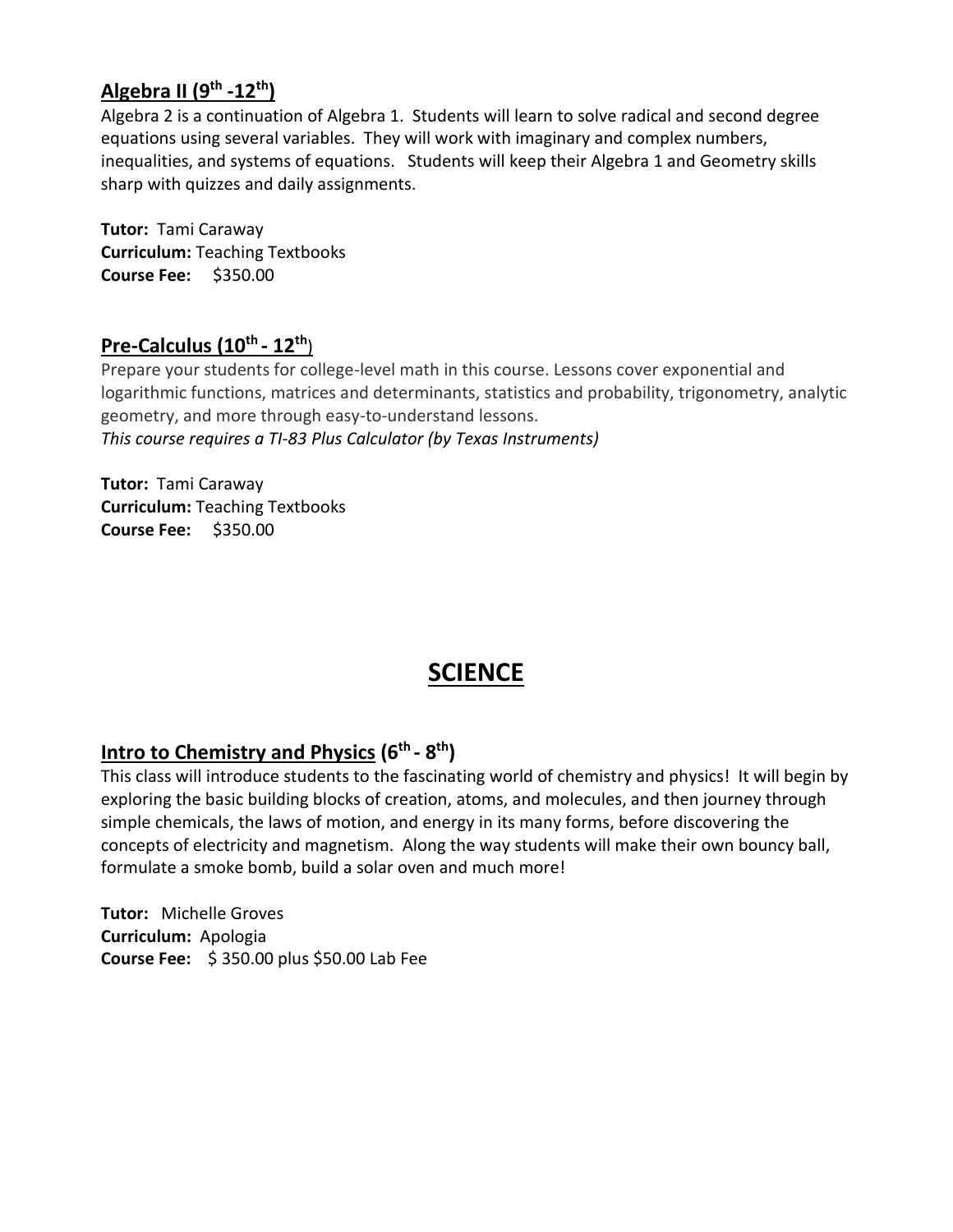# **Physical Science (8 th - 9 th)**

This course is designed to help your student make the transition from junior high to high school science. During this course, your student will study their physical environment and the basic laws that make it work. Topics include the earth's atmosphere, weather, motion, Newton's laws, gravity, atomic structure, radiation, nuclear reaction, and outer space. Experiments for this course include examining carbon dioxide and the greenhouse effect, exploring the forces between molecules, modeling plate, tectonics, predicting weather, and much more. Basic algebra skills are needed. If you have a younger student, carefully consider the student's readiness in terms of math and reading comprehension skills.

**Tutor:** Jenny Lafferty **Curriculum:** Apologia **Course Fee:** \$350.00 plus \$50.00 Lab Fee

### **Biology (9th - 10 th)**

This course will use a creation-based science curriculum to help students explore, discover, and understand the wonders of Creation. This course is an introduction to fundamental life processes and biological concepts. Students will learn about scientific classification, biochemistry, atomic structure and bonding, cellular biology (including structure, function, and reproduction), molecular and Mendelian genetics, evolution, ecosystems, and the basic anatomy of organisms. This course incorporates an introduction to laboratory skills including the scientific method, microscopy, dissection, classification, patterns of inheritance, diffusion, and observing, measuring, and analyzing scientific data.

**Tutor:** Jenny Lafferty **Curriculum:** Apologia **Course Fee:** \$350.00 plus \$50.00 Lab Fee

#### **Chemistry (with Lab) (10th - 12th)**

This course is designed to introduce students to the fundamentals of Chemistry through a variety of ways, lecture, discussion lab work, and self-study. Chemistry is the study of matter and its changes. Therefore, the topics covered in this course include, but are not limited to: measurement, atomic structure, electron configuration, the periodic table, gas laws, properties of liquids and solids, solutions, stoichiometry, reactions, acids, and bases. Students need to have both good study skills and math skills to be successful in this course. *Prerequisite completion of Algebra 1 with a grade of B or higher.*

**Tutor:** Dr. Connie Lee **Curriculum:** Apologia **Course Fee:** \$350.00 plus \$50.00 Lab Fee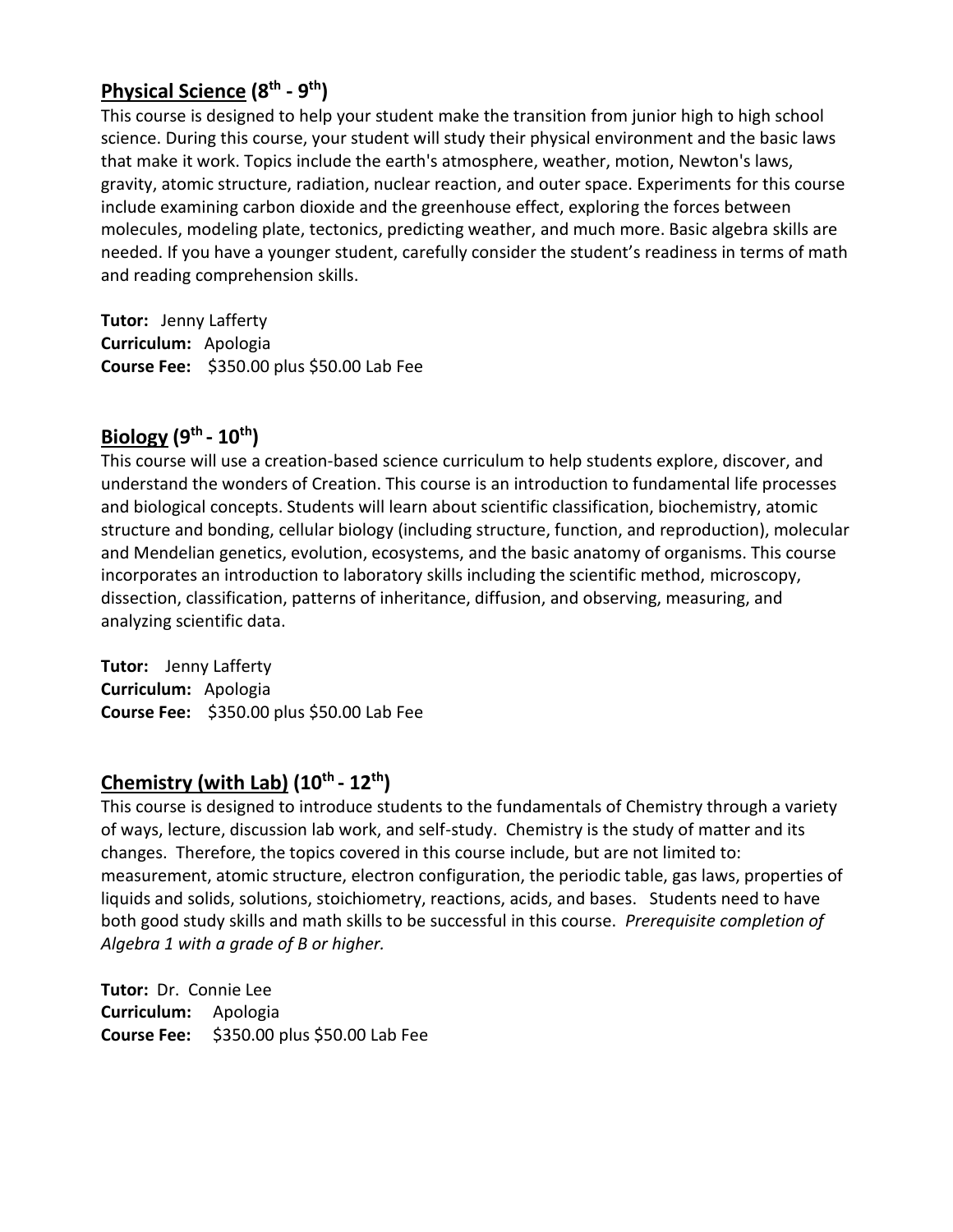# **LANGUAGE ARTS**

# **Intro to Writing (4 th - 6 th)**

This writing class uses the IEW method to develop confident writers. It does so by equipping the student with necessary tools and techniques to accomplish the writing goal at hand. Upper elementary is a great time to build your student's confidence in writing before they hit middle & high school when writing skills will be needed across most disciplines. This class will meet once a week to receive instruction, encouragement and to share writing samples with their fellow classmates. Class size will be limited to 10 students so individualized attention can be given. Parental support from home will be necessary at this age in the form of typing papers and encouragement to complete weekly assignments. One can expect weekly writing assignments.

**Tutor:** Jenny Lafferty **Course Fee:** \$175.00 plus \$50 materials fee

# **Middle School Grammar & Writing (6 th - 8 th)**

#### *Grammar Portion:*

In this class, students will learn grammar using the preposition approach. Using this method and other valuable strategies provides the students with an understanding of how to use grammar as it was intended- a tool for speaking and writing properly. The course will scaffold in a step-by-step manner to help students build mastery. Concepts will be introduced and reviewed throughout the school year. Students will learn to write sentences containing appositives, sentences using semicolons, compound sentences, subordinate clauses, and introductory participial phrases. There will also be a unit that will address punctuation as we are working through the school year. As a portion of our class, students will have the opportunity at the beginning of each class to use the *Daily Grams Guided Review Aiding Mastery Skills* workbook. This additional layer of ongoing practice will help with mastering the grammar skills necessary to incorporate in their writing. This class will build upon students' previous year of learning the Easy Grammar System \*Please reach out to Judy Mills if your student isn't familiar with the Easy Grammar System as this class will build upon knowing this method of instruction.

#### *Writing Portion:*

This writing class uses the IEW method to develop confident writers by equipping them with necessary skills to tackle a blank paper that needs to be filled with meaningful information. It teaches them to know the end goal of the writing task and gives them an executable plan to accomplish the writing tasks at hand. Students will learn how to write an outline, retell narrative stories and how to summarize references when writing a research paper. They will also write stories from pictures as well as invent their own stories. Writing essays and formal critiques will also be skills that they will learn in this course.

**Tutors:** Judy Mills (Grammar) & Jenny Lafferty (Writing) **Course Fee:** \$350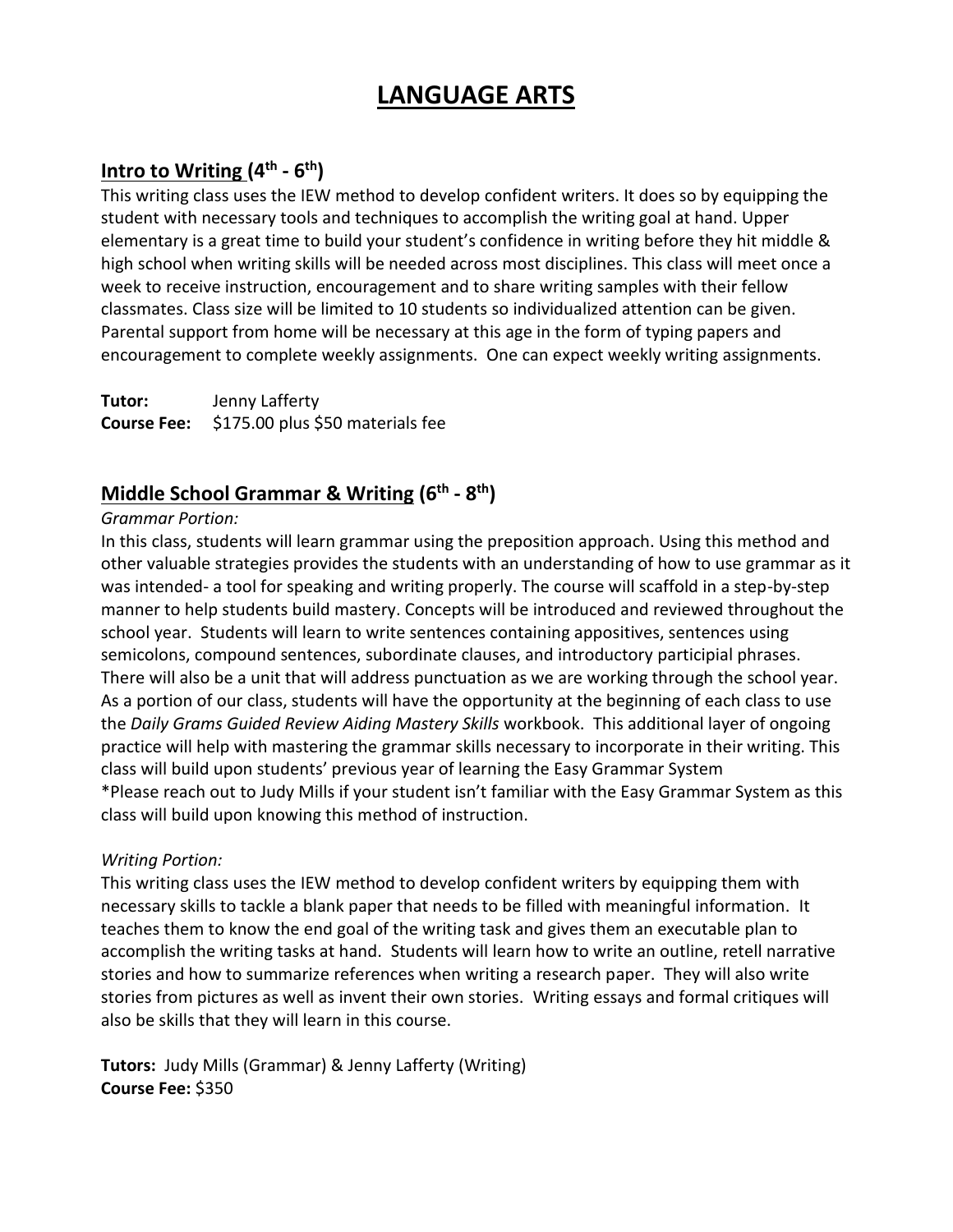# **Middle School Literature & History (6 th - 8 th)**

TRIP INTO FICTION! We will be reading and studying fictional fantasy stories this year! We will read some historical fiction, but almost everything will be imagination and adventure! We will be reading a couple of classics along with "Just for Fun" adventures. For the history part of the class, we will be delving into the time period each book was written as well as the era the author lived, learning about the author's life, early background, and writing career. We will develop a timeline for the books. If it is historical fiction, we of course will be studying the real history in which the adventurous story was developed. History will be lighter this year as it was a heavy concentration in Pennsylvania last year! There will be more concentration on story structure, the themes and meaning behind a story, comprehension, analysis, and vocabulary.

**Tutor:** Carrie Hungerman **Course Fee:** \$350.00

# **High School Literature & Composition (9th - 12th )**

This 1.0 credit course challenges students to improve their reading comprehension, writing, and analytical skills through the close reading of excellent literature in a variety of genres. Students will read classic novels, short stories and poetry, and will develop the skills necessary to analyze, interpret and respond critically to literature. Lessons cover all aspects of literary analysis, including plot, conflict, theme, characterization, setting and poetic language. This course also includes a significant writing component, as students will develop and hone their writing skills and vocabulary through various writing assignments including persuasive and literary essays. Building a cohesive essay is key, and we will focus on sentence and paragraph construction, word choice, and grammar. Students will learn citation methods in the Modern Language Association (MLA) format. Grading is based upon written assignments, tests/quizzes and homework/class participation.

**Tutor:** Wendy Gallagher **Course Fee:** \$350.00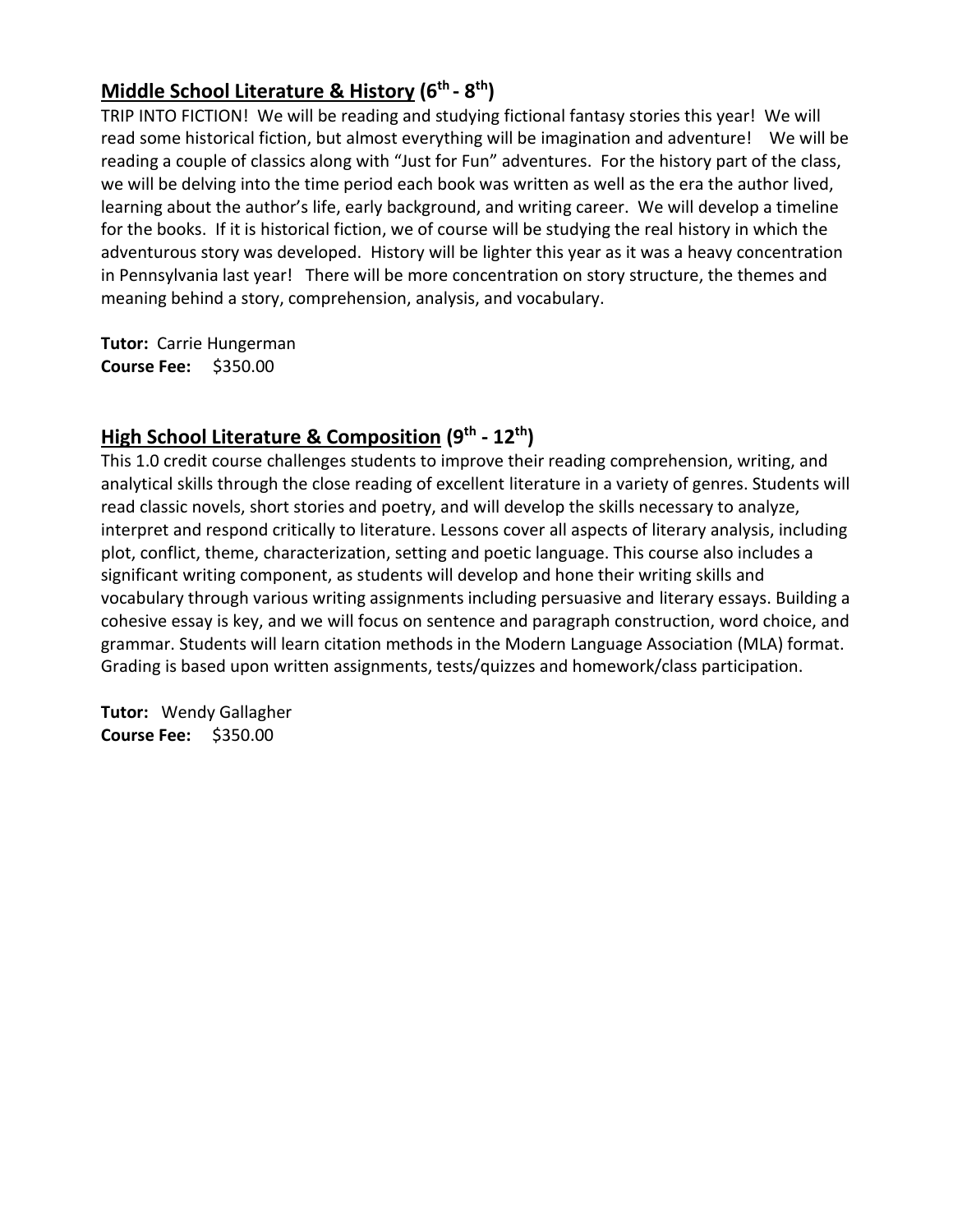# **SOCIAL STUDIES/HISTORY**

# **US History Through the Presidents (9th - 12th )**

How did the United States emerge from a small group of English colonies to become a world super-power? What were the variables and forces at work that allowed for this development? Who were the people who made crucial decisions during this process of development? What patterns emerge when we look at the people and events that brought us to this very day? We will consider all of these questions and more as we try to understand the extraordinary story of the United States. Central to our analysis will be the role of technology and how it provided leaders the opportunity to develop, protect and enrich the country. We will see how trends develop, how society changed and how the concept of role of the President was literally invented and re-defined with each man who served in that position.

This course will involve primarily in-class discussion with research at home. Students will develop their analytical and research skills while learning from each other. The subjects are meaty, but the assignments are not burdensome. Students will be challenged, but the course itself is not difficult.

**Tutor:** Winkie Ilic **Course Fee:** \$350.00

# **ELECTIVES**

### **Introduction to Logic (9th - 12th)**

Logic is the study of the principles of correct reasoning. This one-credit course will focus on learning the basics of logical terms and concepts, and will introduce students to inductive and deductive reasoning. Students will study informal logical fallacies using real-world examples in a fun and engaging way. This will enable them to develop the necessary skills to identify correct versus incorrect reasoning. We will study the form of an argument, and students will be given the tools and knowledge to form their own articulate, well-reasoned arguments. This course will also have a "Logic in Apologetics" component to it, and students will learn the basics of making a reasoned defense of the Christian faith, or as the Apostle Peter so aptly stated "…always [be] prepared to make a defense to anyone who asks you for a reason for the hope that is in you… ." 1 Peter 3:15 ESV.

**Tutor:** Wendy Gallagher **Course Fee:** \$350.00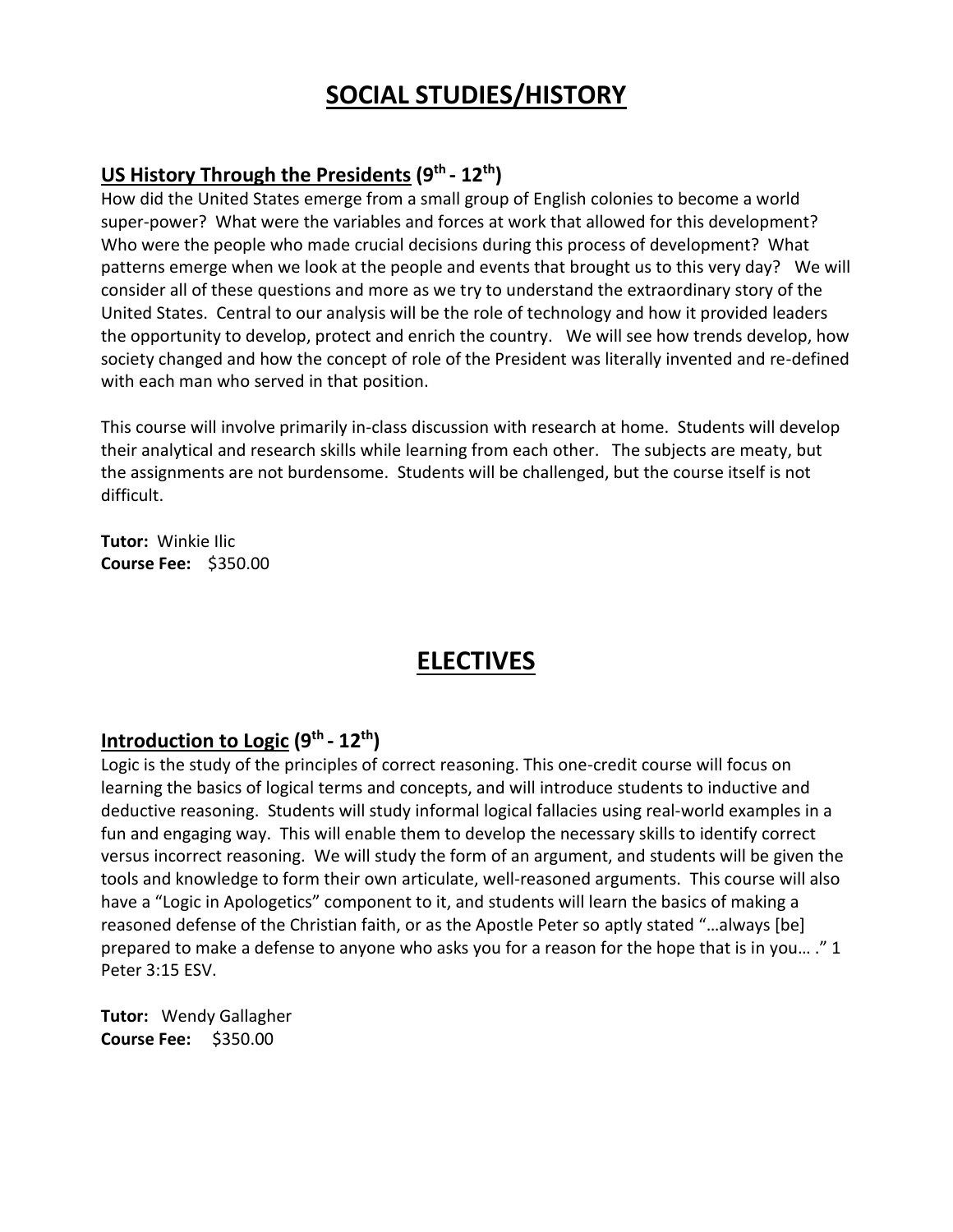# **Art: See the Light (7th - 12th )**

Art at HELP this year will be utilizing the See The Light Curriculum as a foundation. It will integrate art history and Biblical truth into every lesson. Our focus will be on drawing techniques, shape and space, value and color, blending techniques, texture and form, one- and two-point perspective, faces and figures! The most wonderful part is that most lessons only require paper and pencil!

**Tutor:** Michelle Groves **Course Fee:** \$175

### **Note-taking & Study Skills (6th - 8 th)**

This course will focus on the students' individual learning styles and incorporate note-taking and study skills to progressively build new processes. In order to do well in a class, you often need to take good notes. A teacher's lecture and reading material provide you with key information for the course. Staying organized while taking notes is just as important as note-taking itself because if you have good notes to study from, you will be more likely to do well. We will begin by talking about how to organize our thoughts and ideas. Students will brainstorm with guidance and understand the significance of taking notes and our various learning preferences. We will walk through the study skills process, uncovering the necessary steps. As we progress through the course, we will practice many note-taking methods and styles. Some will be typical: Cornell, Charting, Outlining…. Others will not be your typical "note-taking" method: Doodling, Sketchnotes, Visual Note-Taking… This is where the excitement begins! Exploration, discovery, and enjoying their own learning style are key to successful note-taking practice and implementation. We will practice new concepts in class and then incorporate those concepts in a current HELP or home class of choice. By incorporating weekly applications, they will discover what style of note-taking works best for them. We will also explore various note-taking apps and technology to aid the students in their current and future academic learning. Students will have the opportunity to test out various note-taking apps to use throughout their school year.

**Tutor:** Judy Mills **Course Fee:** \$175.00

#### **STEM Exploration: The Brain Storm (4 th - 7 th )**

Elephant toothpaste, exploding pop, marble run maze and more! These are just a few of the exciting STEM projects the students will create, providing them with a fun way to learn stem principles in the areas of chemistry, biology, ecology and physics. Students will work in small groups to teach team collaboration, develop communication and listening skills and empower critical thinking skills and creativity.

**Tutor**: Kate Funk **Course Fee:** \$175 plus \$100 supplies fee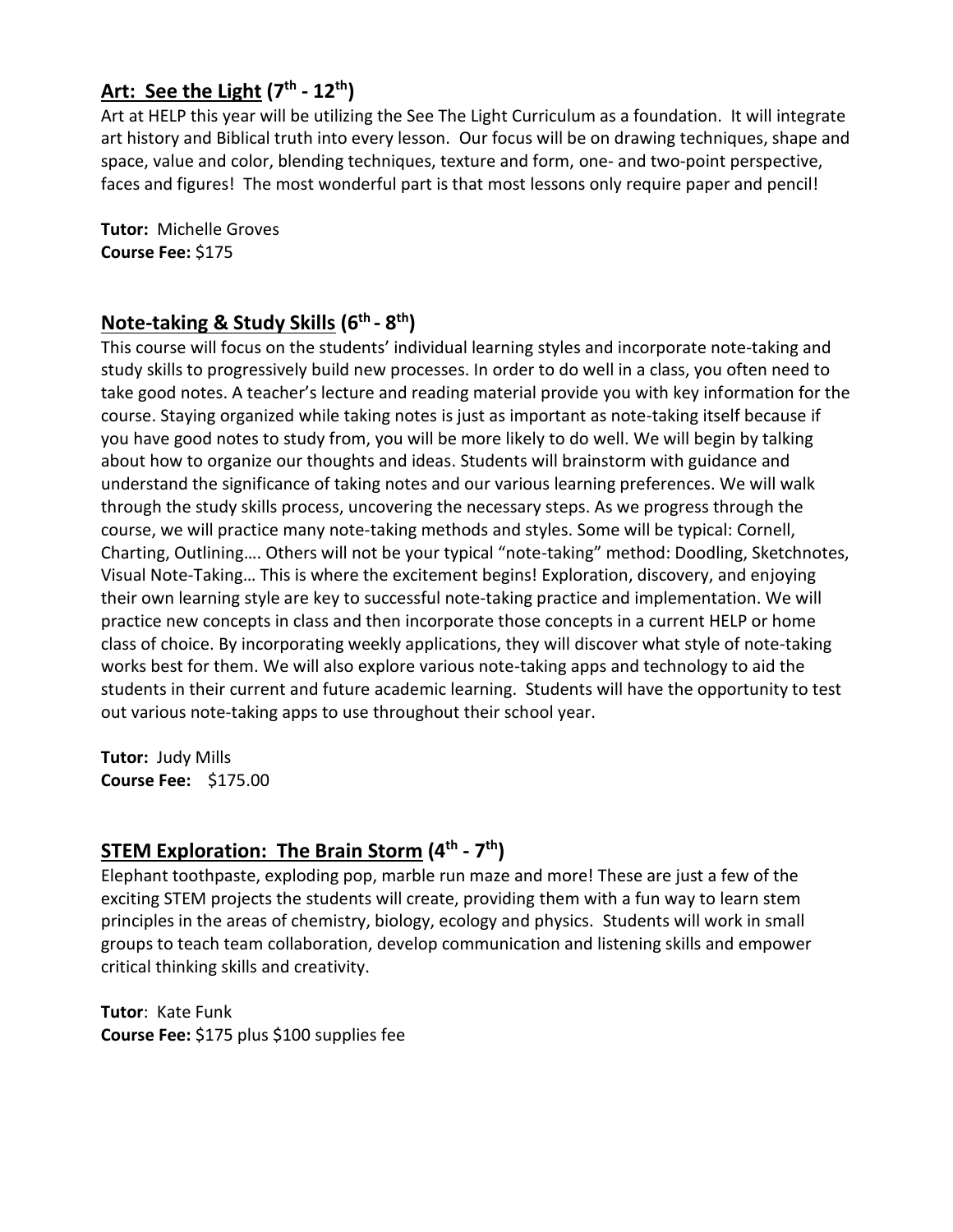### **Bible Elective: Complete Survey of the Bible (6 th - 12th)**

The intent of a Complete Survey of the Bible is to familiarize the student with the general backgrounds, themes, and content of the 66 books of the Bible: Genesis through Revelation. There will also be an emphasis upon the practical relevancy and application of each book to everyday living.

**Tutor:** Pastor Norb Levesque **Course Fee:** \$175.00

#### **Introduction to Speech and Debate:** (9th-12th Grade)

*Introduction to Speech* is an elective course that will provide students with the basic skills needed in a variety of public and daily interaction within society. Students will learn to communicate more effectively, whether in front of an audience or one-on-one. They will learn the essential elements of effective speech, verbal and nonverbal. At the end of the course, students will have developed the skills needed to prepare and effectively deliver speeches in public.

By completing this course, the student will:

- · Develop the basic fundamentals of verbal and non-verbal communication
- · Understand fundamental speech skills
- · Gain the confidence needed to deliver a speech in a public setting
- Learn how to persuade others through their speaking
- Learn the different types of speeches and how to prepare for each one
- · Develop the skills necessary to clearly articulate in such a way as to educate, influence and enhance an audience

Text: Secrets of Dynamic Communications by Ken Davis (\$11.99 on Amazon)

*Introduction to Debate* will explore the fundamental components of competitive team policy debate. It will focus on the Key elements of:

- · Research of designated Debate Topic(s)
- · Strategy/Case Development
- · Effective Listening to develop specifically targeted responses
- Learning the component speaking parts in a debate (First Affirmative, First Negative, Second Affirmative, Second Negative, and Rebuttals), and the requisite obligations of each speaker
- · "Flowing" a debate to capture and address all points raised
- · Practical Presentation Exercises

Students should complete the class with a working knowledge of the formal debate process as utilized in high school and college competitions. There will not be a required textbook for debate, since they tend to be pricey, and I would rather the students learn effective note taking from materials that I will share with them.

**Tutors:** Pastor Terry Lafferty (Speech- 1<sup>st</sup> semester) & Paul Holdren (Debate- 2<sup>nd</sup> semester) **Course Fee:** \$175.00